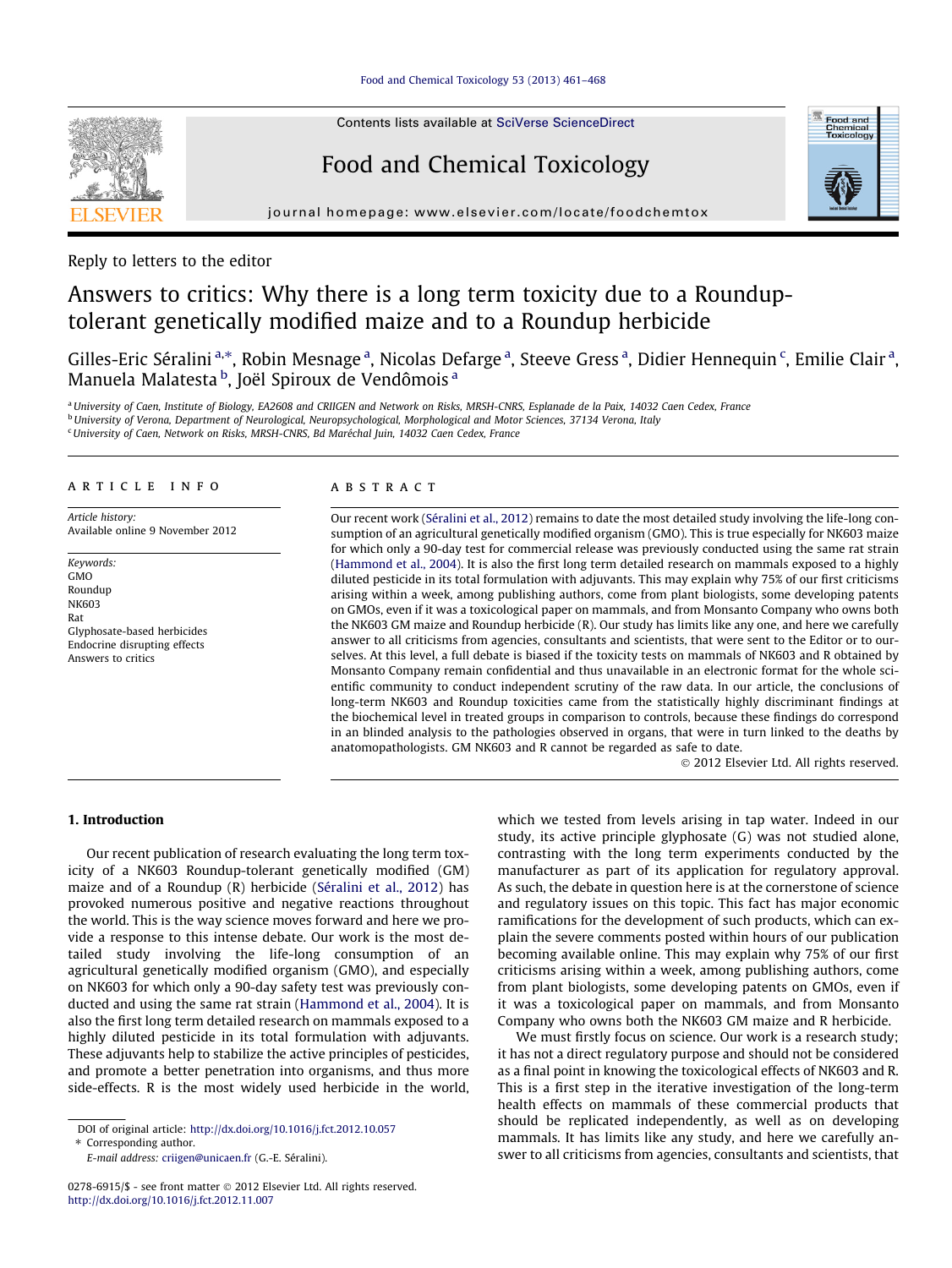were sent to the Editor of Food & Chemical Toxicology or to ourselves. These challenged our results and the validity of our protocol, some letters even requested the withdrawal of the publication from the journal. All remarks and answers are summarized in [Table 1](#page-2-0) and with some explanatory details given below.

At this level, a full debate is biased if the toxicity tests on mammals of NK603 and R obtained by Monsanto Company remain confidential and thus unavailable for the scientific community to conduct independent scrutiny of their raw data. This is why, after several exchanges, we requested again from the European Food Safety Agency (EFSA) on September 20th and October 18th 2012 the release on a public website of the raw data on health risks on the basis of which commercialization of these products was granted, in particular results from the longest study of NK603 and Roundup on mammals [\(Hammond et al., 2004](#page-6-0)). We ask for a free and transparent exchange of scientific findings, mainly when these are related to public health and environmental risks ([Schre](#page-7-0)[ider et al., 2010](#page-7-0)). Examination of industry raw data previously evidenced divergence of regulatory decisions from scientific evidence underestimating toxicological features of G ([Antoniou et al., 2012\)](#page-6-0). We recall that the tests on rats are usually considered as a model for mammalian health before clinical trials (for example for pharmaceuticals) or for a direct market release (for novel food and feed, pesticides or chemicals). Moreover, tests on rats are also models for environmental risk assessment, since they are models for other wildlife mammals. The public release of these raw data will reveal if significant differences observed between test and control groups in both studies are coherent and if the statistics are of sufficient power in both cases, thereby allowing the design of appropriate follow-up experiments by others, perhaps through a publically discussed and agreed protocol.

## 2. Relevance of the scientific context

Some remarks emphasize a lack of context, claiming that the study was performed for non-scientific reasons. The establishment of this protocol was however the consequence of an intense debate about the biological relevance of numerous statistically significant differences compared to controls revealed and admitted to in 90 day feeding studies with agricultural GMOs ([Spiroux de Vendomois](#page-7-0) [et al., 2010\)](#page-7-0). This is highly controversial, with companies and regulatory agencies having refuted findings, which were validated by a peer reviewed process in international journals [\(EFSA, 2007;](#page-6-0) [Séralini et al., 2007\)](#page-6-0). Indeed, regulatory agencies such as EFSA appear to have their own criteria to judge the biological relevance of research findings ([Doull et al., 2007\)](#page-6-0), which is markedly at odds with some recent knowledge. This includes cases of sex specific non-linear endocrine disruptions, which were not admitted to as valid at a regulatory level although accepted at a scientific research level [\(Myers et al., 2009b](#page-7-0)). In order to overcome the divergence in biological interpretation of early signs of toxicity in blood biochemistry for GMOs, one solution was to prolong 90-day feeding tests to chronic periods. We therefore chose the R tolerant NK603 GM maize because R tolerance is the trait present in approximately 80% of agricultural GMOs [\(James, 2011](#page-6-0)) and because statistical differences in the 90-day feeding trial with this maize were admitted to by both the petitioner and regulatory agencies ([EFSA, 2009](#page-6-0)).

## 3. Originality and limits of the experimental design

Due to the economic and regulatory issues of this topic, it is not surprising that our research study was confounded with pre-commercial regulatory assessments. This is why the most common criticism questions the following of Organization for Economic Co-operation and Development (OECD) guidelines. However, no guidelines exist for GMO toxicity studies in vivo, which are still not mandatory. Published reviews have confirmed that most of the studies conducted to date did not follow specific guidelines or were contradictory [\(Domingo, 2007; Domingo and Giné Bordon](#page-6-0)[aba, 2011\)](#page-6-0). We compared our design (Table 1 of [Séralini et al.,](#page-7-0) [2012\)](#page-7-0) to [Hammond et al. \(2004\)](#page-6-0) inspired from OECD guideline 408 for chemicals. We have replicated, extended and thus improved the experiments conducted by Hammond and colleagues ([Hammond et al., 2004](#page-6-0)) by measuring outcomes from 3 instead of 2 feed doses and more crucially for a period 8 times longer in duration (90-days vs 2 years), with 11 blood and urine measures of around 50 parameters, 34 organs instead of 17, etc., in order to ascertain if the statistical findings (observed at 90 days; [Ham](#page-6-0)[mond et al., 2004\)](#page-6-0), were biologically relevant or not in the long term. We thus biochemically measured 10 rats per sex per group as performed by Monsanto. Even for a study of up to two years, we had no reason to monitor biochemical effects on more than 10 animals per sex per group as this is the number recommended in OECD guideline 452 for chronic toxicity testing (OECD 1981 was in application when the study started in 2008), even if 20 animals per group or more are possible.

The purpose of the addition of R treated groups was not to assess R long term carcinogenesis, which needs to follow OECD 453 guideline with at least 50 rats per sex per group (even if 10 rats are then still measured at a biochemical level). The aim of our study was to test R under similar conditions to the GM maize in order to try and understand if residues of R in the feed could explain the possible pathologies that may arise. There were two main potential sources of harm tested in our study: (i) effects from the GM maize itself, treated or not with R, and (ii) herbicide residues alone in drinking water, using 3 doses for each treatment. We recall that the initial investigation published by Hammond and colleagues ([Hammond et al., 2004](#page-6-0)) used 2 doses for each treatment group despite that fact that 3 doses are recommended by OECD guideline 408, which they reported to have followed.

In addition, one of the criteria for biological relevance employed by Monsanto and other critics of our study is the linearity or lack thereof in response to the dose. Such a dose–response relationship cannot be claimed from a trial using only 2 doses of test material as employed in the initial NK603 assessment ([Hammond et al., 2004\)](#page-6-0). We therefore find it surprising that the relevance of Monsanto's and the agencies' conclusion of safety was not challenged due to such protocol insufficiencies. A recent review of the literature is often cited as a proof of the safety of GMO consumption on a longterm basis ([Snell et al., 2012\)](#page-7-0). However, of the 24 studies they evaluated, only 2 are long-term on rodents, since a 2 year feeding period with pigs or cows do not constitute a life-long experiments. The 2 rodent studies quoted by Snell and colleagues are from [Sakamoto](#page-7-0) [et al. \(2008\)](#page-7-0) where not all rats fed transgenic soy were analyzed, and [Malatesta et al. \(2008a\)](#page-6-0) in mice fed again GM soy, which showed at an electronic microscopy level effects of this product on hepatic function. Moreover, of the 24 studies cited, 16 did not mention the use of the closest isogenic non-GM line as a control, many did not describe the methods in detail, and contained additional deficiencies [\(Snell et al., 2012](#page-7-0)). However, all these studies were accepted as proof of safety regardless of the inadequacies highlighted here. It would appear that conclusions of safety seem to need fewer requirements than conclusions of toxicity. However, scientifically it is easier to conclude an outcome of toxicity than safety. This was not the first time regulatory agencies used such double standards to minimize independent research findings in regard to industry findings [\(Hilbeck et al., 2012; Myers et al., 2009a\)](#page-6-0). Our control groups were also questioned and this needs some clarification. Some claimed that controls are lacking for all 4 test groups (GMO+R and GMO alone at 11% and 22%). We compared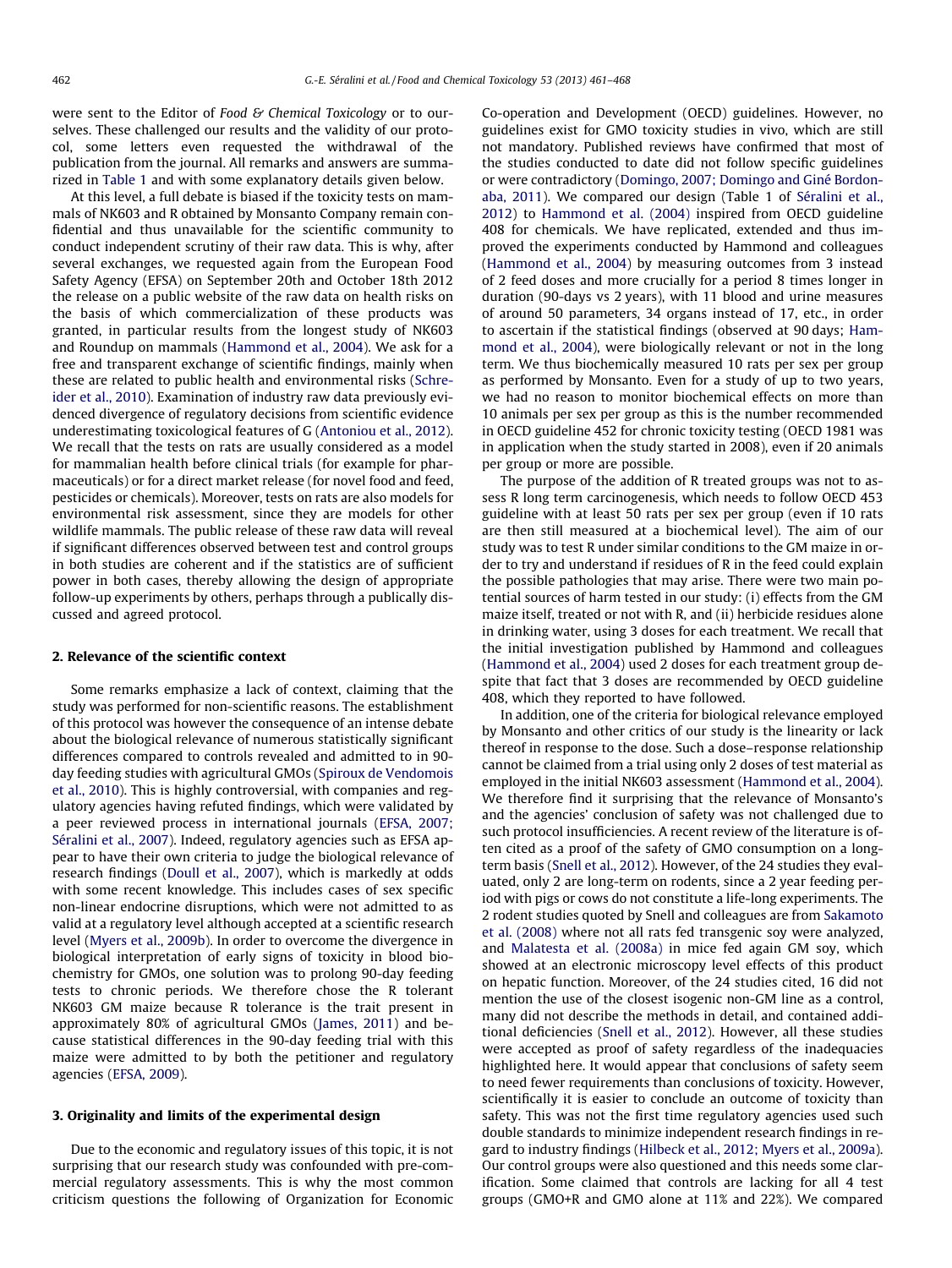## <span id="page-2-0"></span>Table 1

| Criticisms                                                                                                                                                                                                     | Answers                                                                                                                                                                                                                                                                                                                                                                                                                  |
|----------------------------------------------------------------------------------------------------------------------------------------------------------------------------------------------------------------|--------------------------------------------------------------------------------------------------------------------------------------------------------------------------------------------------------------------------------------------------------------------------------------------------------------------------------------------------------------------------------------------------------------------------|
| Relevance of the scientific context                                                                                                                                                                            |                                                                                                                                                                                                                                                                                                                                                                                                                          |
| No scientific context                                                                                                                                                                                          | This study addresses biological interpretations of early signs of toxicity in<br>biochemistry after 90-day feeding trials (Spiroux de Vendomois et al., 2010)                                                                                                                                                                                                                                                            |
| OECD guidelines not respected                                                                                                                                                                                  | No guidelines exist for GMO animal studies. Protocol based and adapted from<br>OECD 408 and 452                                                                                                                                                                                                                                                                                                                          |
| Protocol not adapted to tumor findings<br>GLP violation because of amendments                                                                                                                                  | This is not a carcinogenesis study, but a long term full toxicological study                                                                                                                                                                                                                                                                                                                                             |
|                                                                                                                                                                                                                | Research protocols not adapted to GLP agreement because of amendments. The<br>experiment was conducted under a GLP environment and conditions                                                                                                                                                                                                                                                                            |
| History of flaw by the authors which are not toxicologists. Previous studies of the<br>group rejected                                                                                                          | More than 26 international scientific peer reviewed papers by the team with the<br>lead author on the topic in the last 5 years, and 11 in toxicological journals on the<br>same period only in PubMed. One author, Malatesta, has also published on GMO/<br>pesticide health risks. None of the papers was considered as flawed by the<br>scientific community. Regulatory agencies or Monsanto are not scientific peer |
| Lack of signs in 90 days                                                                                                                                                                                       | reviewed journal systems<br>Statistical differences in biochemical parameters of liver and kidney function<br>recognized by both industry and agencies                                                                                                                                                                                                                                                                   |
| Not the first long term study                                                                                                                                                                                  | First chronic investigation with NK603 GM maize; others of two years in farm<br>animals are not over the entire lifespan; the most detailed study for all agricultural<br>GMOs and a formulated pesticide                                                                                                                                                                                                                |
| Originality and limits of the experimental design<br>Choice of the rat strain (sensitivity to mammary tumors and nephropathies in                                                                              | Necessity to have sensitive strains, recommended by the US National Toxicology                                                                                                                                                                                                                                                                                                                                           |
| males)                                                                                                                                                                                                         | Program (King-Herbert et al. 2010). Rats and mice have been preferred<br>experimental models because of their susceptibility to tumor induction (OECD                                                                                                                                                                                                                                                                    |
| Number of rats per group                                                                                                                                                                                       | guidelines) Relevant comparisons to controls in this work<br>OECD 408 (90-day toxicity study) 10 animals per group OECD 452 (Chronic<br>toxicity study) 20 animals per group but at least 10 animals per group are studied                                                                                                                                                                                               |
| Missing data: diet composition and process, PCR analysis of batches, contaminants                                                                                                                              | for hematological and clinical biochemical function<br>Normally included in GLP environment studies. No possibility to detail all these                                                                                                                                                                                                                                                                                  |
| (mycotoxins, pesticides), storage (R in water, BPA, feed), isogenic line, culture<br>conditions                                                                                                                | data in this scientific study in this journal – in process of publication. Diet<br>equilibrated for substantial equivalence between GMO and the closest isogenic<br>line and other compounds. Other points detailed in the text                                                                                                                                                                                          |
| No blinding, not the knowledge to interpret tumors, no morphometric analyses, no<br>use of PETO codes, no classification                                                                                       | Independent and blinded analysis by GLP performed by professional regulatory<br>anatomopathologists. Nature of most frequent tumors in Fig. 3 legend and results.<br>A professional report for each rat indicates the cause of mortality                                                                                                                                                                                 |
| R formulations are different                                                                                                                                                                                   | Depends on the country                                                                                                                                                                                                                                                                                                                                                                                                   |
| Controls not sufficient (number of rats per group, 4 groups 11 and 22%, no drinking<br>water control group)                                                                                                    | Number of rats approved in guidelines, best in the world at this level of details for<br>these products. All the animals have eaten 33% of maize and substantially<br>equivalent diets. Only R treated rats had received R in water                                                                                                                                                                                      |
| No reference groups, no lab historical data                                                                                                                                                                    | Reference groups add irrelevant variability with non-substantially equivalent<br>diets; historical data contain diets not controlled for pesticides and GMOs, thus<br>not relevant                                                                                                                                                                                                                                       |
| Ad Libitum feeding<br>Diurnal variations                                                                                                                                                                       | In accordance to guidelines and usual practices<br>All samplings were taken at the same time                                                                                                                                                                                                                                                                                                                             |
| Focus on statistics                                                                                                                                                                                            |                                                                                                                                                                                                                                                                                                                                                                                                                          |
| Not enough statistical power                                                                                                                                                                                   | Statistics do not tell the truth, but may help in understanding results. The                                                                                                                                                                                                                                                                                                                                             |
| No Kaplan Meier's curves                                                                                                                                                                                       | biological interpretations and the crossing of methodologies are the key. Enough                                                                                                                                                                                                                                                                                                                                         |
| Variability expected by chance<br>Only raw data in Figs. 1-3 and Table 2                                                                                                                                       | and high statistical power for OPLS-DA, and this is why raw data only were<br>presented in Figs. 1 and 2 and Table 2; no statistical power of Kaplan Meier's                                                                                                                                                                                                                                                             |
| No means and standard deviations in Table 3                                                                                                                                                                    | analyses for a conclusion demonstrating effects or no effects.<br>OPLS-DA is not a method to compare mean differences which were presented for<br>understanding of biochemical measurements with highly discriminant parameters                                                                                                                                                                                          |
|                                                                                                                                                                                                                | in bold                                                                                                                                                                                                                                                                                                                                                                                                                  |
| Pertinence of the results                                                                                                                                                                                      |                                                                                                                                                                                                                                                                                                                                                                                                                          |
| Missing data (Behavioral studies, ophthalmology, microbiology in feces and in<br>infectious nodules, G in tissues, body and organ weights, feed and water<br>consumptions, transgene in tissues, time effects) | All measures cannot be presented in one paper and will be the subject of other<br>publications. The other analyses are not relevant for the conclusions presented                                                                                                                                                                                                                                                        |
| No isoflavones in maize                                                                                                                                                                                        | Testing the diets for phytoestrogens is relevant because the equilibrated diet (non-                                                                                                                                                                                                                                                                                                                                     |
| Phenolic acids in the normal range                                                                                                                                                                             | GM) contains other components<br>Used as biomarkers indicative of change in the metabolism of the GMO. This does<br>not exclude the presence of unknown toxic compounds                                                                                                                                                                                                                                                  |
| No incidence / severity Lack of histopathology data                                                                                                                                                            | Taken into account as indicated in the legend of Table 2 which consists in a<br>summary of the most relevant data                                                                                                                                                                                                                                                                                                        |
| Endocrine disruption not sufficiently supported                                                                                                                                                                | Convergent body of evidence stemming from mammary tumors, pituitary<br>dysfunctions, histopathology and sex hormone biochemistry                                                                                                                                                                                                                                                                                         |
| Wilm's tumors are only of genetic origin                                                                                                                                                                       | Promotion by pesticide exposure is plausible and as evidenced by gestational<br>exposure described in the literature                                                                                                                                                                                                                                                                                                     |
| Feeding state explains glycogen in electron microscopy<br>Pictures of control rat not shown                                                                                                                    | No difference in feed consumption; experience in the domain by M. Malatesta<br>Rats representative of each group shown, controls do not present tumors in<br>majority during the experiment, pictures non necessary                                                                                                                                                                                                      |
| Discussion: findings in regard with the contradictory hypotheses                                                                                                                                               |                                                                                                                                                                                                                                                                                                                                                                                                                          |
| R is not a sex endocrine disruptor                                                                                                                                                                             | This is still true at a regulatory but not at a scientific research level. R endocrine<br>disrupting properties are described in vivo and in vitro (references in the text).                                                                                                                                                                                                                                             |
|                                                                                                                                                                                                                | (continued on next page)                                                                                                                                                                                                                                                                                                                                                                                                 |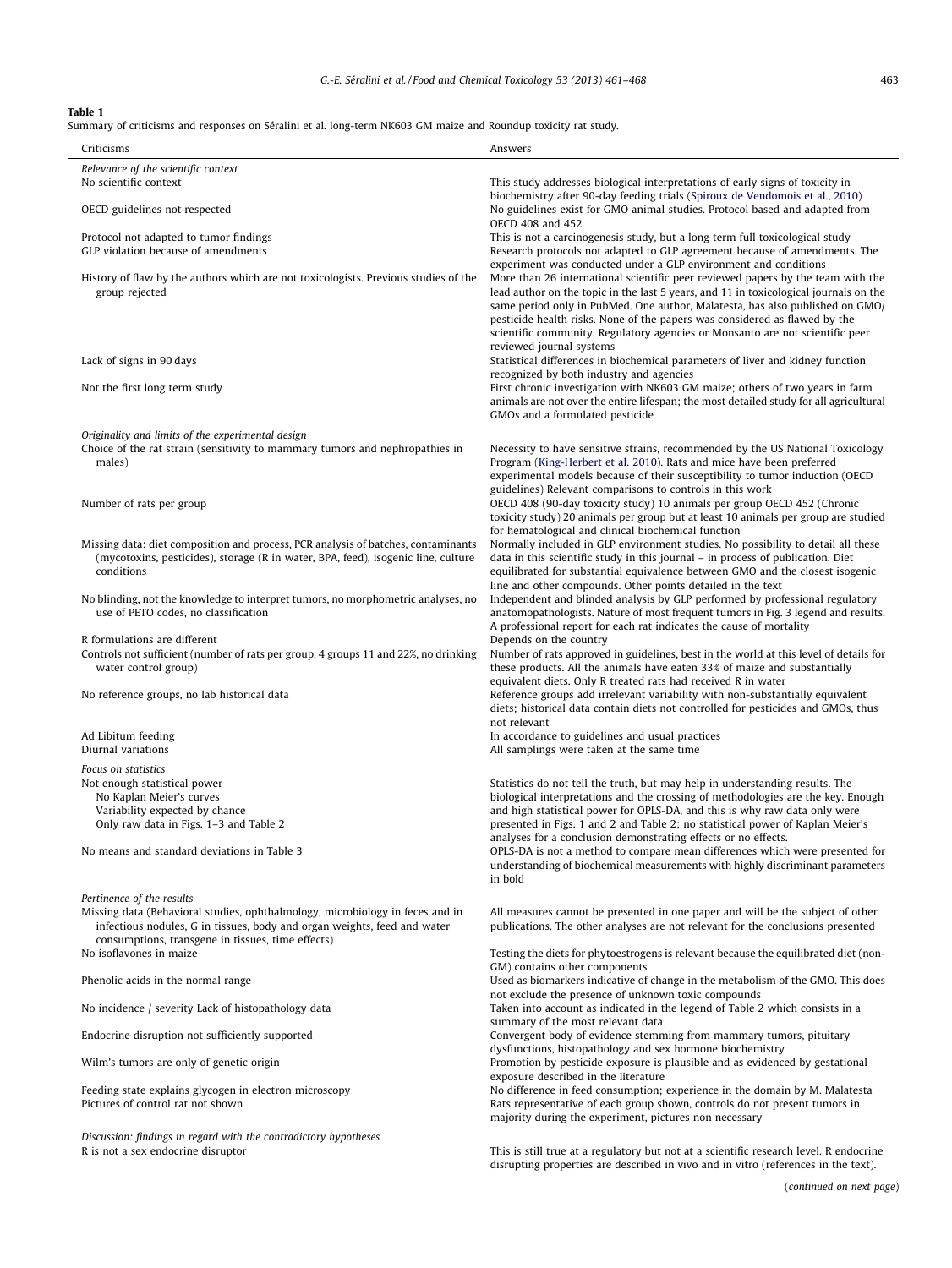## Table 1 (continued)

| Criticisms                                                                                           | Answers                                                                                                                                                                                                                                   |
|------------------------------------------------------------------------------------------------------|-------------------------------------------------------------------------------------------------------------------------------------------------------------------------------------------------------------------------------------------|
| G is not toxic in two-year tests                                                                     | Regulatory classification should be in process<br>G is never used alone in agriculture, but in formulations with G far more toxic than                                                                                                    |
|                                                                                                      | G alone; G tests are not relevant, we used R                                                                                                                                                                                              |
| G is close in structure to amino acids and surfactant exposure is as soap exposure                   | This is not supported by the scientific literature; the structural and activity<br>comparisons are not scientifically relevant to predict with certainty toxicological<br>effects or safety                                               |
| No effects on farm animals and in human population of the USA                                        | No epidemiology, no life-long experimental studies; farms animals are generally<br>killed too young to show development of long term diseases. No traceability and<br>labeling of GMOs in USA, no epidemiological survey can be performed |
| Sakamoto et al. 2008 not reported                                                                    | This study does not use the same GMO (soy vs maize) and neither the same strain<br>of rat. No effect for GM soy in F344 rats is claimed but does not imply the same for<br>NK603 GM maize in SD rats                                      |
| Raw data expected for our study                                                                      | Raw data also expected for regulatory accepted tests for this GMO and this<br>pesticide to scientifically discuss details                                                                                                                 |
| Ethical issues and deontology                                                                        |                                                                                                                                                                                                                                           |
| Maize illicitly grown                                                                                | Not at all; grown and imported with appropriate authorizations                                                                                                                                                                            |
| Animal welfare problems, a veterinarian would not authorize such tumor<br>development                | The work follows GLP conditions. All rats followed by veterinarians on the site,<br>applying the rules of the ethical committee and guidelines                                                                                            |
| Conflicts of interests                                                                               | No conflict for us. Conflicts of interests for companies testing their own products                                                                                                                                                       |
| Role of funders                                                                                      | See acknowledgments, funders identified. No interference in study or results;<br>confidential up to the embargo                                                                                                                           |
| Publication released before for journalists                                                          | Everything was released on the same day (September 19th), in accordance with<br>the conditions set by the FCT editorial board.                                                                                                            |
| Confidentiality agreement unusual                                                                    | The confidentiality of the work is a usual practice before embargo                                                                                                                                                                        |
| The authors should alert agencies from the end of experiment instead of waiting<br>for a publication | The publication and reviewing of the work is the guarantee of quality with no<br>interference                                                                                                                                             |

all treated groups to the control group containing 33% of the closest available isogenic maize, as all diets were equilibrated to 33% maize; that is, for example the 11% GM maize diet was supplemented with non-GM control maize to reach 33%. More accurately the closest available isogenic line was the DKC2675 variety compared to the DKC2978 GM maize (NK603). Regulatory agencies also questioned the conditions under which the maize was grown. One R treatment was applied 4 months before harvest. Fungicides were applied similarly. We were unable to use the same R formulation in the field (Canada) and in the drinking water of the rats (France) because authorized formulations vary between nations. The diet was nutritionally equilibrated from substantially equivalent maize and was then checked by PCR for GMO content. A major concern was the potential presence of mycotoxins. Fumonisin B1 and B2, zearalenone, deoxynivalenol (DON), nivalenol, 3-acetyl-DON, 15-acetyl-DON, fusarenone X, T2 toxin, HT2 toxin and diacetoxyscirpenol were all under recommended limits in food/feed used in this study. We did not present details of each of these substances when no particular changes affecting the understanding of the results were noticed.

As a research protocol, Good Laboratory Practice (GLP, [OECD,](#page-7-0) [1997;](#page-7-0) 2004/10/EC regulation) was followed, meaning that housing conditions, manufacturing process, diet composition and storage, stability of solutions and dietary contaminants were assessed by approved laboratories. Anatomopathology was performed in a blind manner (without knowing the treatments) by professional anatomopathologists approved for regulatory purposes. An electronic chip was inserted in each rat for identification. However, the technicians employed for the care and sampling of the animals did not know either the nature of the diets or the drinking water prepared independently, or which was the control group. The cages housing the animals were moved within holding rooms regularly and similarly for all animals. The blood (1 mL) and urine samples were coded and the measurement of biochemical parameters also blind, as were the decisions of euthanasia to avoid suffering in accordance with precise regulatory ethical rules (hemorrhages, impossibility to drink and eat, large tumors over 25% body weight because they provoke mortality). All the animals were monitored during the experiment by professional veterinarians. The statistical analysis was also undertaken on coded groups. However, we have made research amendments adding additional analyses (tissue and biochemical parameters) adapted to the findings in order to improve the understanding of the pathologies, thus we are only in a GLP environment. Generally, it is standard practice that a regulatory agency does not take note of research studies because they are not conducted under GLP conditions [\(Myers et al., 2009a](#page-7-0)). By its very nature, a research protocol is rarely compatible with GLP agreements. GLP agreement is a good tool to normalize regulatory assessment but research studies need a greater degree of freedom, in test protocols, models, etc.

# 4. Rat strain

We would like to explain the choice of the strain of rat. This is another redundant remark made by critics of our study design. We recall that OECD norms (408, 452 and 453) are not prescriptive for the strain of rat to be used. Sprague Dawley (SD) rats are subject to spontaneous neoplasms and this property is supposed to invalidate them being used as a model for carcinogenesis. However, on the contrary, the fact that the SD strain develops tumors, hence has led to it is preferentially used by some agencies such as for the National Toxicology Program using it for 2-year carcinogenicity and other long-term studies [\(King-Herbert et al., 2010](#page-6-0)). Indeed, it would be a non-sense to study pathologies in a strain insensitive to tumor formation. Long-term OECD guideline 452 even states that rats and mice have been preferred as experimental model systems because of their susceptibility to tumor induction. The same reasoning is used for chronic progressive nephropathies (CPN) developed by SD rats. The fact that the strain developed spontaneous CPN with age [\(Hard and Khan, 2004\)](#page-6-0) does not invalidate the model as we looked at the difference in the chronology, age, number and severity of CPN in comparison to controls.

To assess the biological relevance of results, many authors make comparisons with historical data of control rats, either within the laboratory or the breeding company from which animals are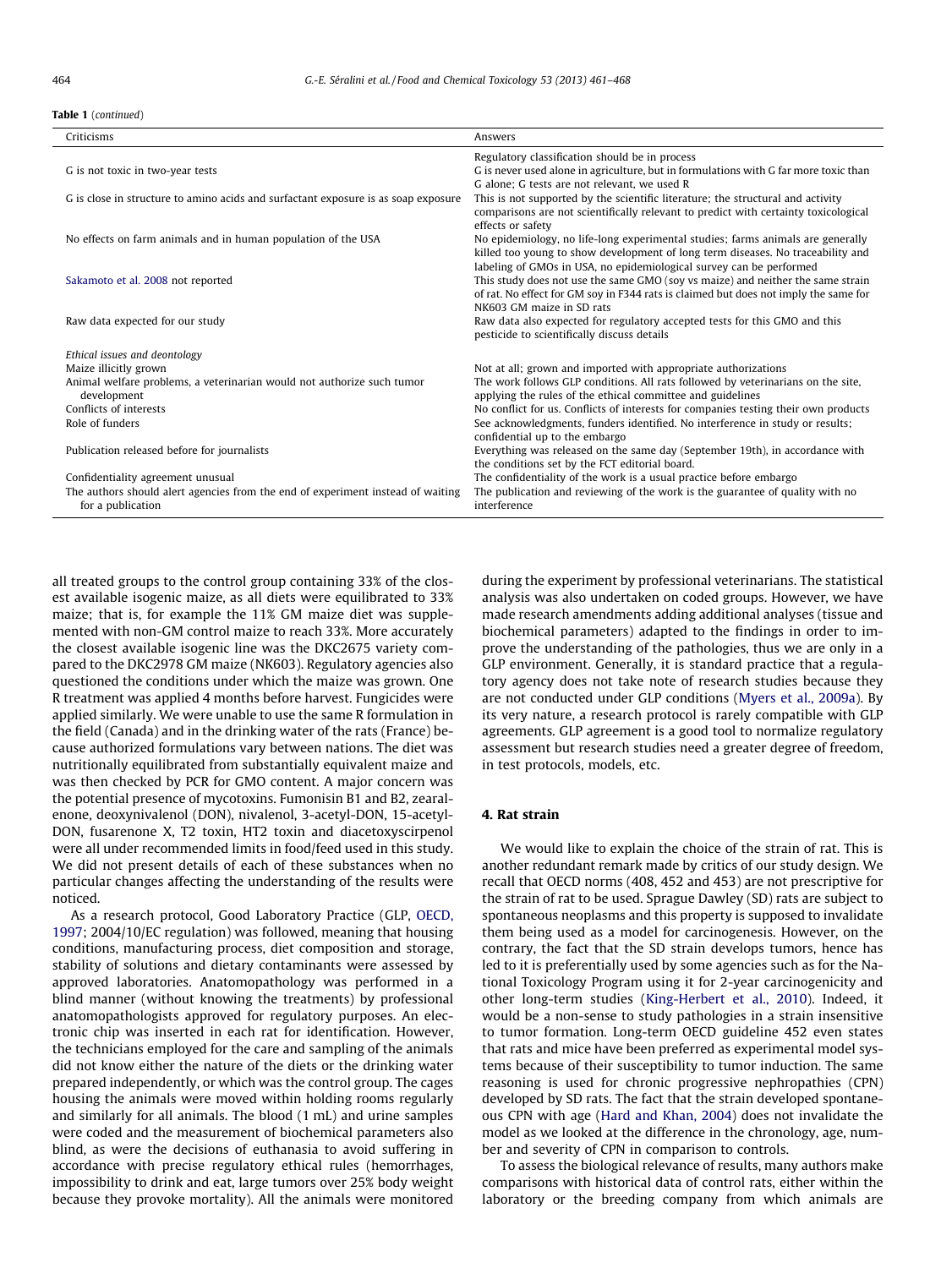sourced. However, this clearly greatly enhances control variability and heightens the risk of false negative findings [\(Cuffe, 2011](#page-6-0)). It is now established that this concept should be used with caution. There are several reasons for this. Control diets for rats are generally not monitored, neither for pesticides ([Hayes, 2004\)](#page-6-0), nor for chemicals leaching from cages or other environmental sources ([Howdeshell et al., 2003\)](#page-6-0). This artificially enhances background effects. The supplier even recognizes that their historical data come from rats potentially fed GMOs since this was not controlled for (Harlan communication), except in our experiment. Thus, it was not appropriate for us to use historical control data. This is also the reason why we did not use reference groups fed different non-substantially equivalent diets, as they increase the standard deviation of the control groups, hiding differential effects due to treatments.

Many non-relevant remarks have also been noticed. Among others, some criticized the use of ad libitum feed to explain the increase of tumor incidence. Guidelines on the design and conduct of chronic toxicity studies state that rodents should be fed and watered ad libitum (OECD, Guidance Document No. 116). The hormonal imbalances were criticized to be due to diurnal or cyclic variations. However, sampling was performed at the same time each day in the morning.

## 5. Focus on statistical analytical methods and outcomes

Statistics do not tell the truth, but may assist in our understanding of experimental outcomes. The biological interpretations and the crossing of methodologies are the key [\(Cooper and Kavlock,](#page-6-0) [1997\)](#page-6-0). We have applied the most modern statistical methods (OPLS-DA, see below) for multivariate data analysis of approximately 50 parameters measured 11 times for 200 rats. This allowed, in a blinded manner, to obtain results significantly discriminant at 99% confidence levels. These discriminant biochemical markers were, for example in the case of sexual hormones (at 95% for females at month 15), when the differences in hormone-dependent tumor incidence with the control group began. Disability in pituitary function was characteristic of this second most affected organ as certified independently by the pathologists in a blinded manner in treated female groups in comparison to controls. Such a disturbance in hormonal function is known to elicit mammary tumors in rats with the pituitary being a target of endocrine disrupting chemicals [\(Wozniak et al., 2005\)](#page-7-0). The pathologists employed in our study explained that most of the mortality in females resulted from tumors, which led to euthanasia independently of the grade of cancer. This is why we did not detail the grade of tumors in our research but with the cancerous nature of the major tumor growths described in our study (Fig. 3 legend and results section (Par. 3.2)). These observations together with microscopic analysis reinforced our conclusions.

We believe all this was more pertinent than the study of statistically non-powerful Kaplan–Meiers' curves on survival (because of the groups of 10 animals per sex dying progressively) that cannot allow any conclusion on mortality linked or not to the treatment. Taking into account these limits, we decided to be simply factual in our presentation and thus describe the chronology and incidence of tumors and deaths. In comparison, statisticians from agencies could evaluate the power of the statistical analyses of the tests conducted by [Hammond et al. \(2004\),](#page-6-0) which gave a score of safety, and that were used for market release. For us, the power of statistics used in [Hammond et al. \(2004\)](#page-6-0) is extremely low to conclude to safety.

In our study, case PLS-regression (Projections to Latent Structures by means of partial least squares) is of particular relevance because, unlike conventional multivariate data analytical methods, it can analyze data sets with variables more numerous than observations, which can be strongly correlated ([Wold et al., 2001\)](#page-7-0). In the case of Orthogonal Partial Least Squares Discriminant Analysis (OPLS-DA) there is separation between the inter-group variation (represented on the predictive component) and the intra-group variation (variability of the samples, represented on the first Yorthogonal components). OPLS-DA is thus not an appropriate method with which to compare mean differences. However, for providing biochemical understanding, we have presented and highlighted those in Table 3 of our study, with highly discriminant parameters in bold text. OPLS-DA renders it possible to identify which variables are responsible for the separation of the groups. For instance, we also indicate in Fig. 5B that estradiol and testosterone are significantly discriminant at 95% confidence levels in some groups (not at 99% like other parameters presented).

Moreover, the SIMCA-P (V12) software (UMETRICS AB Umea, Sweden) for the multivariate analysis of biochemical data uses a method of validation of models, which is a k-fold cross-validation. The  $Q^2(Y)$  parameter which measures the predictive ability of the models is calculated according to this cross-validation method. Only valid models with a satisfactory predictive quality  $Q^2$  index were retained for the selection of the discriminant variables (bold in figures, Table 3). Furthermore, all models retained are significant (CV-ANOVA test with p-value <5%). One of the authors of our paper (D.H.) previously used this method and published their results in international peer-reviewed journals [\(Ledauphin et al., 2010;](#page-6-0) [Malzert-Freon et al., 2010a; Malzert-Freon et al., 2010b\)](#page-6-0).

### 6. Pertinence of the results

The first major criticisms that were raised concerned the results and their format of presentation. A scientific publication is by necessity limited in figures/tables and only shows the data necessary to understand and discuss the conclusions. This is why behavioral studies, ophthalmology, microbiology in feces and in infectious nodules, G in tissues, body and organ weights, feed and water consumptions, transgene in tissues, time effects will be the subject of future publications. The inclusion of these data at this stage would neither add to the main message nor would it improve the understanding of this first publication. Indeed, the peer review process has controlled the logic of the body of data presented. Additional sets of results were included in the revision of the manuscript in response to issues raised by the reviewers prior to publication.

The second major criticism of the results is that we attached too much importance to findings related to mortality and tumor relative to their scientific significance. We are aware of the limitations of these findings as discussed above in relation to the statistical analysis undertaken. The body of evidence for our conclusions comes from the converging methodologies and data (see Focus on Statistics). The variability in rates of mortality can indeed, if looked at in isolation, arise in principle by chance. However, statistical analysis for Figs. 1 and 2 is not of sufficient power to conclude that this is the case or the contrary. This is why we have presented the raw data for these sets of observations. For instance, males presented up to 4 times (2 times of the mean) more large palpable tumors than controls, similarly to that observed in female animals. As these observations may represent a potential risk for the human population, this cannot simply be disregarded so rapidly with nonpotent statistics. This is also why we emphasized statistically discriminant biochemical effects at the 15th month, when most of animals were still alive (in treated groups 90% males, 94% females, and 100% controls). The significantly discriminant biochemical markers disrupted do correspond to the organic markers linked to the pathologies in a blinded analysis for the pathologists, who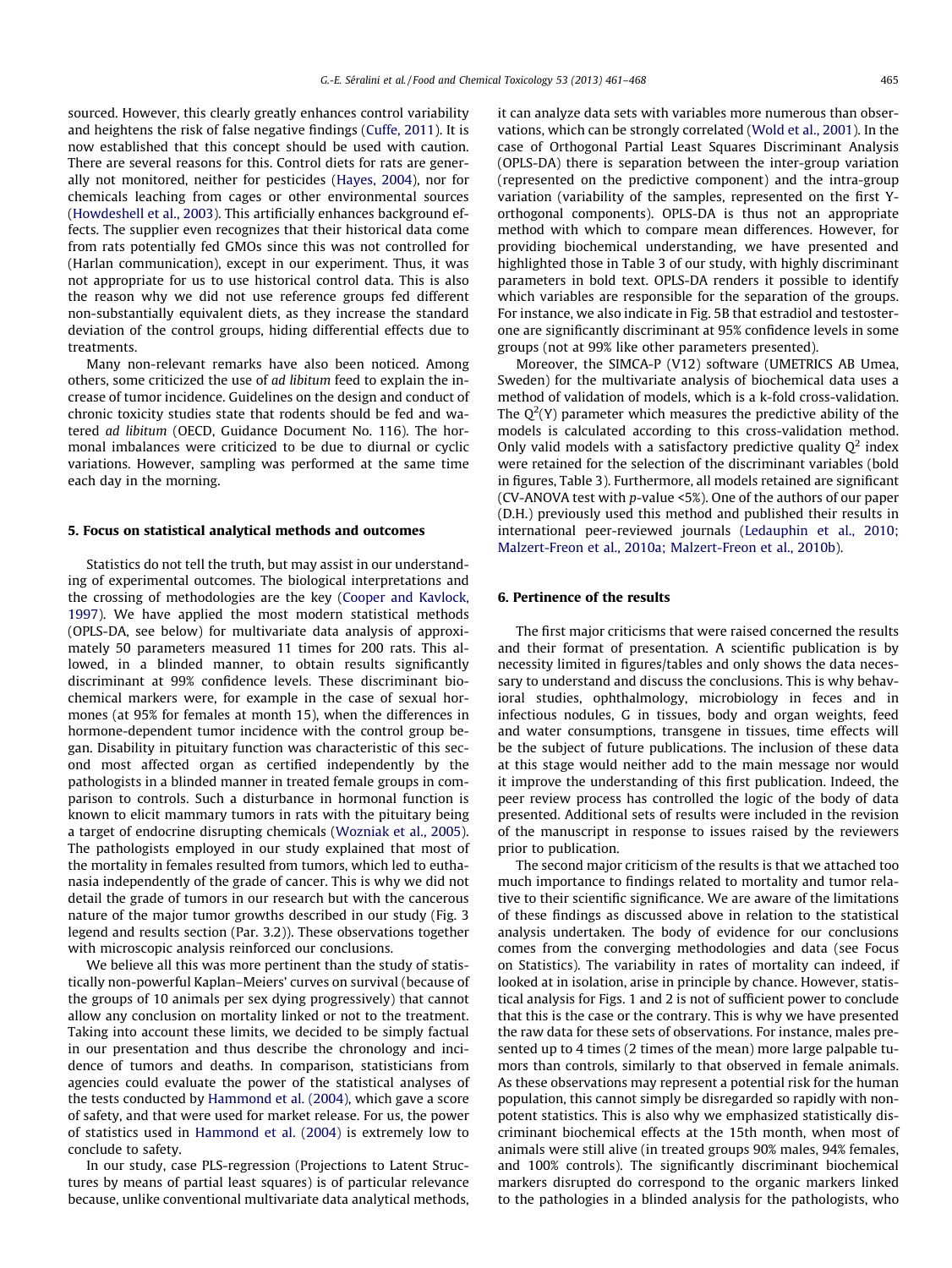in turn linked that to the deaths. The two nephroblastomas in GMO fed groups linked to premature deaths was criticized for bringing confusion to the results, because these tumors are often of embryonic and/or genetic origin. However, these tumors are also known to be promoted by pesticide exposure ([Fear et al., 1998\)](#page-6-0).

The summary of the major histopathological findings in Table 2 was subject to the same criticisms. In fact, we indicated the severities of the CPN and only marked or severe CPN were shown. Indeed, elderly rats are subject to CPN and taking into account all CPN could hide interesting and important differences. The power of statistics may be discussed as for Figs. 1 and 2. However, all these data need to be seen in the context of all the significant results presented in the paper, as previously underlined.

For the findings obtained from the electron microscopy analysis, it is important to compare our results with those reported previously. Several studies have shown ultrastructural abnormalities in the liver of mice fed with GM soy ([Malatesta et al., 2002\)](#page-6-0) and that this structural disturbance was reproduced by adding the herbicide R directly to rat hepatocytes ([Malatesta et al., 2008b\)](#page-6-0). We thus wanted to test if the same disruptions can be seen in the liver of the rats in our experiment. This was indeed the case, and furthermore these observations conform with ours and others published in vitro effects of R ([Gasnier et al., 2010, 2011\)](#page-6-0). Glycogen dispersion or appearance in lakes found by electron microscopy was attributed to the feeding state by some critics. However, differences in feed consumption were not observed during the course of our study. Not only appearance of glycogen in lakes was noticed, but also a reduced rate of transcription of mRNA and rRNA, which is not normally known to be due to the feeding state, but rather to a toxic insult. Ultrastructural patterns revealed by of electron microscopy were coherent with an increase in detoxifying activity in liver, and this is corroborated by differences in cytochrome enzyme activities.

A major gap in some toxicological assessments is the lack of measurements investigating endocrine disrupting effects ([Birn](#page-6-0)[baum, 2012](#page-6-0)). As noted previously, the central dogma in toxicology is that effects vary linearly to dose. This is true for standard poison intoxication. However, toxins with endocrine disruptive properties can give response curves that are U, inverted U or J in shape and are frequently observed in the case of exposure to environmental pollutants ([Vandenberg et al., 2012](#page-7-0)). Endocrine disturbance is supported by observations in human [\(Gasnier et al., 2009](#page-6-0)) and rat testicular cells for R residues [\(Clair et al., 2012\)](#page-6-0). In our study it is demonstrated by statistically significant sex hormone imbalances and disabled pituitary function. Moreover, doses varied from 50 ng/L to 2.5 g/L of glyphosate in R; that is, a factor 50 million, from which we cannot expect linear effects with such a wide range of doses tested, characteristic of the range of different kinds of environmental exposures (tap water, GM food and feed, diluted agricultural use). The kidneys and liver are also sensitive to endocrine disruptors. As the two major detoxifying organs, containing cytochrome P450 or other enzymes involved in xenobiotic or sex steroid metabolism, they often react with steroid sex hormone and related compounds [\(Pascussi et al., 2008\)](#page-7-0).

Last but not least, we have identified phenolic acids as potential biomarkers of metabolic disturbances in the GM diet. We have also measured isoflavones in the diet even though maize does not produce these compounds. Rats indeed did not eat only maize but also other plants in an equilibrated diet. Even OECD 452 guidelines on chronic toxicity ask for testing phytoestrogen content of the diet. Importantly, decrease in phenolic acids is a good indicator of change in the metabolism of the GMO that could in turn lead to a reduced protection against the pathologies observed in the animals fed the NK603 GM maize. However, this does not exclude the possibility of other toxic effects of the GMO alone, which have not been identified in the experiment.

## 7. Discussion

### 7.1. Findings in regard with the contradictory hypotheses

Critics have claimed that no argument exists for R to be a sex hormone endocrine disruptor, which is based on a review by [Wil](#page-7-0)[liams et al. \(2000\),](#page-7-0) where most of the studies cover G effects alone and not R. We wish to draw attention again to the fact that G is never used as such, but in formulations with other substances allowing toxicity, both of target and non-target species. This is extensively described for G-based herbicides, but also for other pesticides [\(Eddleston et al., 2012\)](#page-6-0). This is why, in our opinion, all discussion of our study referring to testing of G alone is not relevant. Furthermore, we find it incomprehensible that non-scientific assertions justify R innocuousness by the structural homology of G with non-toxic amino acids. In addition adjuvants in the R formulation cannot be judged harmless by a comparison of their activity to soap. There is no scientific basis to use these assertions to predict with certainty toxicological effects or safety. The fact that G alone is neither a carcinogen nor an endocrine disruptor in regulatory tests is not a proof of the safety of whole R formulations, especially when some formulations contained toxic compounds ([Cox,](#page-6-0) [2004\)](#page-6-0). The unexpected finding of new active principles with human cell toxicity capabilities in G-based herbicides has challenged the relevance of testing G alone as the active principle in R ([Mes](#page-7-0)[nage et al., 2012](#page-7-0)). R has already been demonstrated to be an endocrine disruptor in vivo ([Dallegrave et al., 2007; Oliveira et al., 2007;](#page-6-0) [Romano et al., 2010, 2012\)](#page-6-0) with the underlying mechanism understood in vitro.

Several studies have shown significant endocrine disrupting effects of R, such as decrease in progesterone production, decreased levels of Steroidogenic Acute Regulatory (StAR) mRNA production in MA-10 mouse Leydig cells ([Walsh et al., 2000\)](#page-7-0), decrease in aromatase mRNA and activity levels in JEG3 cells and placental and equine testicular microsomes [\(Richard et al., 2005; Benachour](#page-7-0) [et al., 2007\)](#page-7-0), inhibition of transcriptional activities of androgens and of both  $\alpha$ - and  $\beta$ -estrogen receptors in cells ([Gasnier et al.,](#page-6-0) [2009\)](#page-6-0), and a decrease in testosterone production in rat Leydig cells ([Clair et al., 2012](#page-6-0)). All these studies reinforce the biological relevance of our findings.

Some critics have emphasized that no adverse effects have been reported on either farm animals or in the human population of the USA who have consumed an unknown mixture GMO crop derived food. Such claims are scientifically unsound for the following reasons. First, it is important to note that there have been neither epidemiological studies of the human population nor monitoring of farm animals in an attempt to correlate any ill-health observed with the consumption of a given GM crop. Second, it should be recalled that farm animals are not reared to live for the entire duration of their natural lifespan, and thus usually do not live long enough to develop long-term chronic diseases, which contrasts with the rats in our life-long experiment. If any studies in lactating cows are conducted, biological analyses performed are far less complete than those done in regulatory tests using rodents including in our study. Third, as there is no labeling of GMO food and feed in the USA, the amount consumed is unknown, and no ''control group'' exists. Thus, without a clear traceability or labeling, no epidemiological survey can be performed.

## 7.2. Ethical issues

Many critics argue against our refusal to release all the raw data generated in our study. This is a very unusual request when we clearly stated that we plan several other papers out of this data set. Our study was not performed for regulatory purposes. How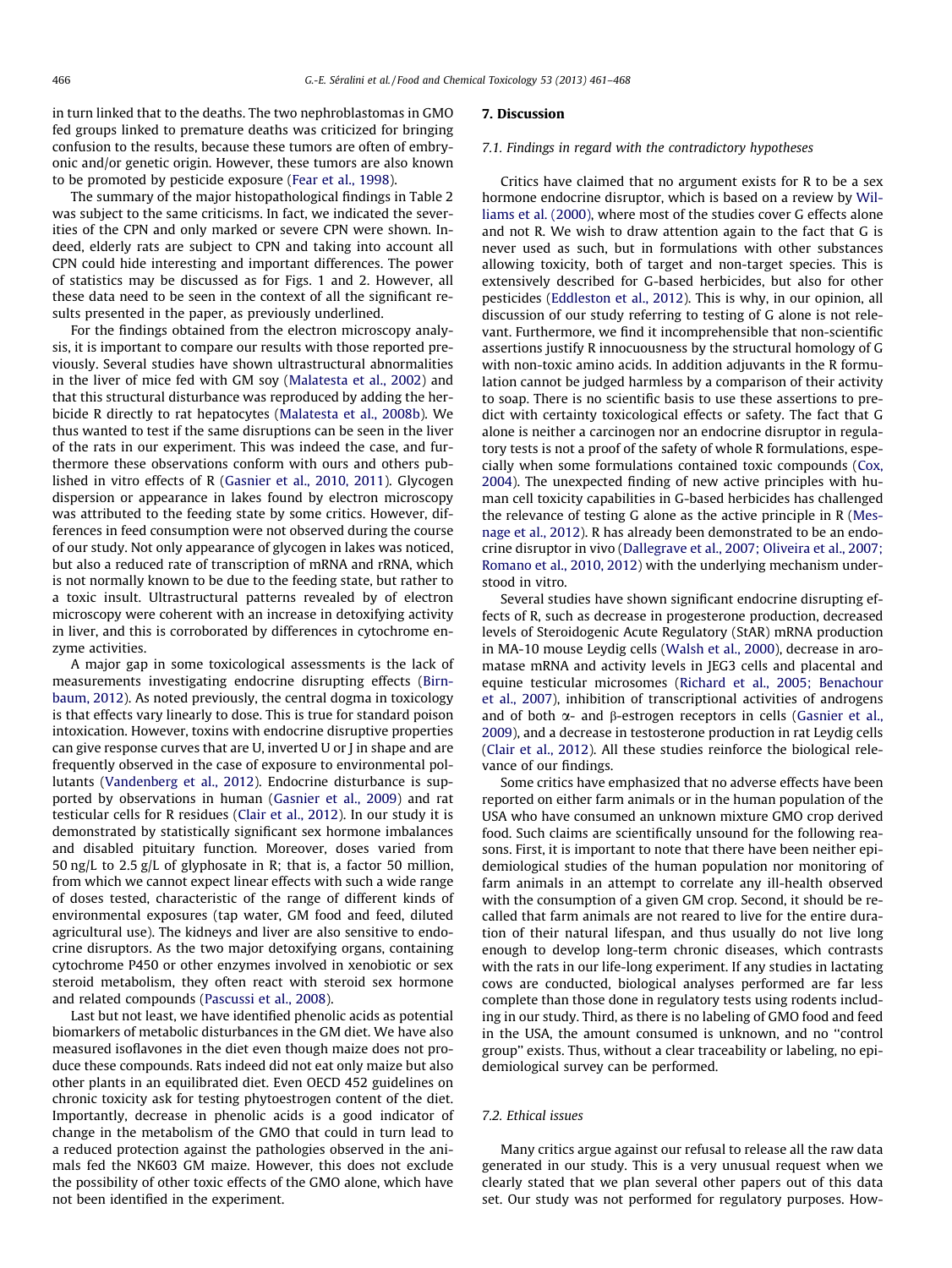<span id="page-6-0"></span>ever, due to the social impact and for full scientific understanding of the potential risks associated NK603 GM maize and R, we will release our raw data if the regulatory agencies that have taken industry data into account in their approval of their products also release the data pertinent for environmental and health risk assessments, in particular their longest toxicological tests on mammals, as we have indicated in our correspondence with EFSA. As a first step to this end, we have communicated the raw data underlying the data presented in Figs. 1 and 2 to the French food safety agency (ANSES), and answered their questions on experimental design and results, including analysis of food composition and mycotoxin content, etc.

Most of the criticisms on the topic of ethical conduct relate to animal welfare, some thinking that we overpassed the threshold in size of tumors above which animals should be euthanized, with the purpose of taking shocking photographs. However, it should be recalled that in a GLP environment, animal welfare is of major concern and that we fully respected the threshold in tumor size before euthanasia. Pictures of every animal and organ were taken. We presented those related to the most observed pathologies, including those of a microscopic nature, for illustrative purposes in Fig. 3, with rats representative of each group.

Some critics raised concerns about the role of the funders of this work, and possible conflicts of interest. Of course, the funders neither played a role in the design and conduct of the experiment, and nor in its interpretation. The data remained confidential to the funders. We recall that in the regulatory assessment of GMOs, chemicals and medicines, tests are conducted by the applying companies themselves, often in their own laboratories. As a result, conflicts of interest exist in these cases. These are even not claimed by authors from the company defending the safety of the tested products (Hammond et al., 2012). Our study does not aim to request commercialization of a new product. In contrast, we wanted to estimate the health risk of these products. It is the most detailed test conducted to date that is also independent from biotechnology and pesticide companies. We encourage others to replicate such chronic experiments, with greater statistical power. What is now urgently required is for the burden of proof to be obtained experimentally by studies conducted independent from industry. This was recommended by regulatory agencies in France that have assessed our work, even though their objective is more to regulate products than to review research. GM NK603 and R cannot be regarded as safe to date.

### Conflict of Interest

The authors declare that there are no conflicts of interest.

## Acknowledgments

We would like to acknowledge again our funders as already stated in our original publication (FPH, CERES, Ministry of Research, CRIIGEN structural help). We warmly thank also fellowships for S.G. (Léa Nature, Nature Vivante), and all supports, constructive and positive comments coming from almost 300 scientists from more than 33 countries from 5 continents (November 2012).

#### References

- Antoniou, M., Habib, M.E.M., Howard, C.V., Jennings, R.C., Leifert, C., Nodari, R.O., Robinson, C.J., Fagan, J., 2012. Teratogenic effects of glyphosate-based herbicides: divergence of regulatory decisions from scientific evidence. J. Environ. Anal. Toxicol. S4:006. http://dx.doi.org[/10.4172/2161-0525.S4-006.](http://dx.doi.org/10.4172/2161-0525.S4-006)
- Benachour, N., Sipahutar, H., Moslemi, S., Gasnier, C., Travert, C., Seralini, G.E., 2007. Time- and dose-dependent effects of roundup on human embryonic and placental cells. Arch. Environ. Contam. Toxicol. 53, 126–133.
- Birnbaum, L.S., 2012. Environmental chemicals: evaluating low-dose effects. Environ. Health Perspect. 120 (4), a143–a144.
- Clair, E., Mesnage, R., Travert, C., Seralini, G.E., 2012. A glyphosate-based herbicide induces necrosis and apoptosis in mature rat testicular cells in vitro and testosterone decrease at lower levels. Toxicol. In Vitro 26 (2), 269–279.
- Cooper, R.L., Kavlock, R.J., 1997. Endocrine disruptors and reproductive development: a weight-of-evidence overview. J. Endocrinol. 152, 159–166.
- Cox, C., 2004. Herbicide factsheet glyphosate. J. Pestic. Reform 24, 10–15.
- Cuffe, R.L., 2011. The inclusion of historical control data may reduce the power of a confirmatory study. Stat. Med. 30, 1329–1338.
- Dallegrave, E., Mantese, F.D., Oliveira, R.T., Andrade, A.J., Dalsenter, P.R., Langeloh, A., 2007. Pre- and postnatal toxicity of the commercial glyphosate formulation in Wistar rats. Arch. Toxicol. 81, 665–673.
- Domingo, J.L., 2007. Toxicity studies of genetically modified plants: a review of the published literature. Crit. Rev. Food Sci. Nutr. 47, 721–733.
- Domingo, J.L., Giné Bordonaba, J., 2011. A literature review on the safety assessment of genetically modified plants. Environ. Int. 37, 734–742.
- Doull, J., Gaylor, D., Greim, H.A., Lovell, D.P., Lynch, B., Munro, I.C., 2007. Report of an Expert Panel on the reanalysis by of a 90-day study conducted by Monsanto in support of the safety of a genetically modified corn variety (MON 863). Food Chem. Toxicol. 45, 2073–2085.
- Eddleston, M., Street, J.M., Self, I., Thompson, A., King, T., Williams, N., Naredo, G., Dissanayake, K., Yu, L.M., Worek, F., John, H., Smith, S., Thiermann, H., Harris, J.B., Eddie Clutton, R., 2012. A role for solvents in the toxicity of agricultural organophosphorus pesticides. Toxicology 294, 94–103.
- EFSA, 2007. EFSA review of statistical analyses conducted for the assessment of the MON 863 90-day rat feeding study.
- EFSA, 2009. Applications (references EFSA-GMO-NL-2005-22, EFSA-GMO-RX-NK603) for the placing on the market of the genetically modified glyphosate tolerant maize NK603 (...) under Regulation (EC) No 1829/2003 from Monsanto. EFSA J. 1137, 16–50.
- Fear, N.T., Roman, E., Reeves, G., Pannett, B., 1998. Childhood cancer and paternal employment in agriculture: the role of pesticides. Br. J. Cancer 77, 825–829.
- Gasnier, C., Dumont, C., Benachour, N., Clair, E., Chagnon, M.C., Seralini, G.E., 2009. Glyphosate-based herbicides are toxic and endocrine disruptors in human cell lines. Toxicology 262, 184–191.
- Gasnier, C., Benachour, N., Clair, E., Travert, C., Langlois, F., Laurant, C., Decroix-Laporte, C., Séralini, G.E., 2010. Dig1 protects against cell death provoked by glyphosate-based herbicides in human liver cell lines. J. Occup. Med. Toxicol. 5, 29.
- Gasnier, C., Laurant, C., Decroix-Laporte, C., Mesnage, R., Clair, E., Travert, C., Séralini, G.E., 2011. Defined plant extracts can protect human cells against combined xenobiotic effects. J. Occup. Med. Toxicol. 6 (1), 3.
- Hammond, B., Dudek, R., Lemen, J., Nemeth, M., 2004. Results of a 13 week safety assurance study with rats fed grain from glyphosate tolerant corn. Food Chem. Toxicol. 42, 1003–1014.
- Hammond, B., Goldstein, D.A., Saltmiras, A., 2012. Letter to the editor. Food Chem. Toxicol. [http://dx.doi.org/10.1016/j.fct.2012.10.044.](http://dx.doi.org/10.1016/j.fct.2012.10.044)
- Hard, G.C., Khan, K.N., 2004. A contemporary overview of chronic progressive nephropathy in the laboratory rat, and its significance for human risk assessment. Toxicol. Pathol. 32, 171–180.
- Hayes, T.B., 2004. There is no denying this: defusing the confusion about atrazine. Biosciences 54, 1139–1149.
- Hilbeck, A., Meier, M., Trtikova, M., 2012. Underlying reasons of the controversy over adverse effects of Bt toxins on lady beetle and lacewing larvae. Environ. Sci. Eur. 24, 9.
- Howdeshell, K.L., Peterman, P.H., Judy, B.M., Taylor, J.A., Orazio, C.E., Ruhlen, R.L., Vom Saal, F.S., Welshons, W.V., 2003. Bisphenol A is released from used polycarbonate animal cages into water at room temperature. Environ. Health Perspect. 111, 1180–1187.
- James, C., 2011. Global status of commercialized biotech/GM crops: 2011. ISAAA Brief, 43.
- King-Herbert, A.P., Sills, R.C., Bucher, J.R., 2010. Commentary: update on animal models for NTP studies. Toxicol. Pathol. 38, 180–181.
- Ledauphin, J., Lemilbeau, C., Barillier, D., Hennequin, D., 2010. Differences in the volatile compositions of French labeled brandies using GC-MS and PLS-DA. J. Agric. Food Chem. 58, 7782–7793.
- Malatesta, M., Caporaloni, C., Gavaudan, S., Rocchi, M.B., Serafini, S., Tiberi, C., Gazzanelli, G., 2002. Ultrastructural morphometrical and immunocytochemical analyses of hepatocyte nuclei from mice fed on genetically modified soybean. Cell Struct. Funct. 27, 173–180.
- Malatesta, M., Boraldi, F., Annovi, G., Baldelli, B., Battistelli, S., Biggiogera, M., Quaglino, D., 2008a. A long-term study on female mice fed on a genetically modified soybean: effects on liver ageing. Histochem. Cell Biol. 130, 967– 977.
- Malatesta, M., Perdoni, F., Santin, G., Battistelli, S., Muller, S., Biggiogera, M., 2008b. Hepatoma tissue culture (HTC) cells as a model for investigating the effects of low concentrations of herbicide on cell structure and function. Toxicol. In Vitro 22, 1853–1860.
- Malzert-Freon, A., Hennequin, D., Rault, S., 2010a. Partial least squares analysis and mixture design for the study of the influence of composition variables on lipidic nanoparticle characteristics. J. Pharm. Sci. 99, 4603–4615.
- Malzert-Freon, A., Saint-Lorant, G., Hennequin, D., Gauduchon, P., Poulain, L., Rault, S., 2010b. Influence of the introduction of a solubility enhancer on the formulation of lipidic nanoparticles with improved drug loading rates. Eur. J. Pharm. Biopharm. 75, 117–127.